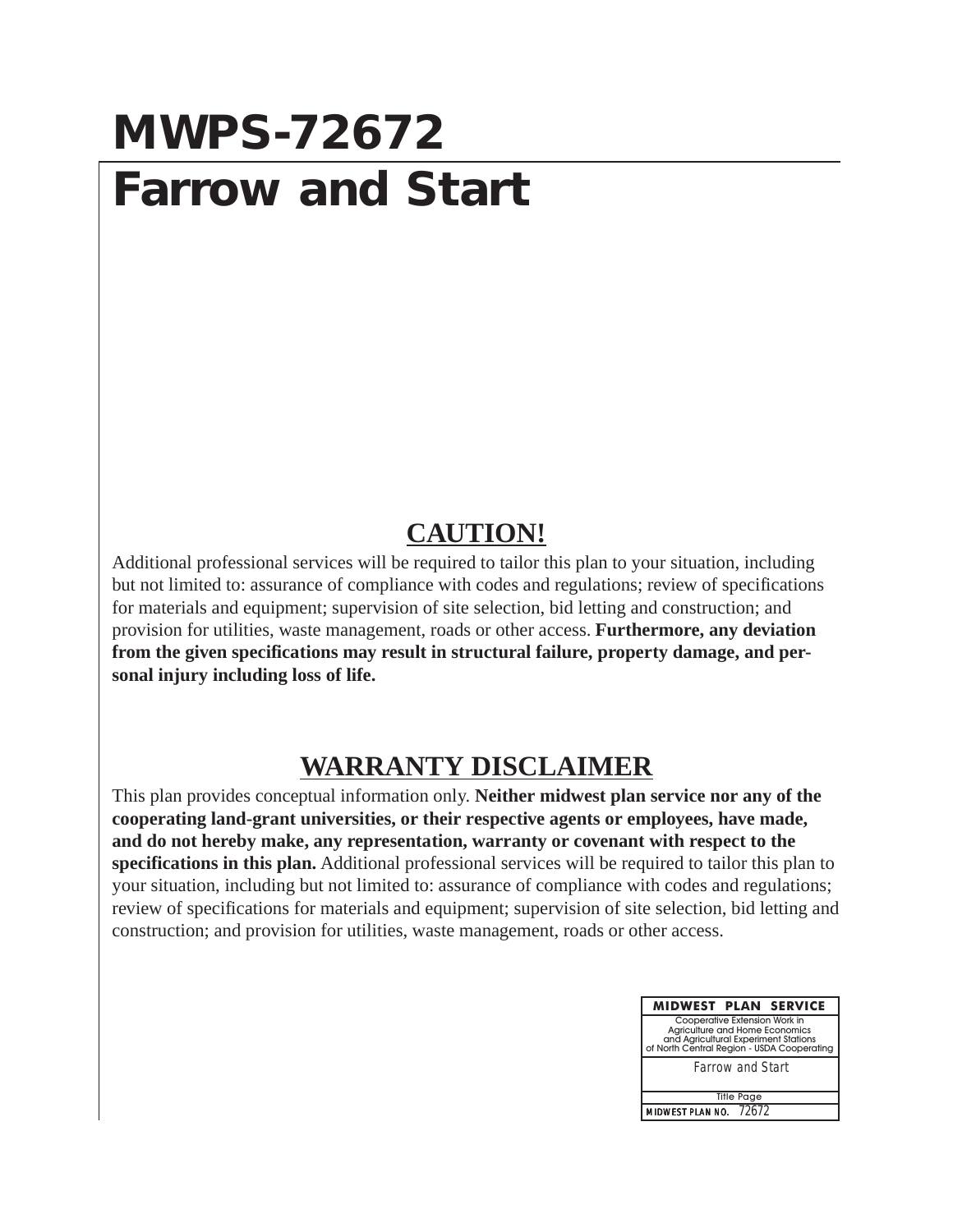|   | ۵ |
|---|---|
|   | ń |
|   |   |
| ă | 2 |
|   |   |
|   |   |
|   |   |
|   |   |

 $\bar{z}$ 

j

This plan is for a 32 x36' stud-frame building housing 12<br>farrowing sows in pens. Capacity: Four farrowings per year<br>with two 12-sow herds, yields 48 litters per year, if pigs are held until 40 to 50 lb.

ura wu on Dens, Remove sows from pigs at 4 to 6 weeks<br>and enturing beesting and general at 8 beestes the first of the present of the property and general and general at 5 beestes (40 to 50 in).<br>Butting 2 to 3 kitters part,

Utilities

### Heat:

 $\check{ }$ 

Desired coom temperature is about 70 F. Provide a<br>co.000 exacts 10 gabe here is about 70 F. Provide a<br>co.000 exacts 10 gabe here in worker or or heat in the<br>electricheat. Install hovers over the creep areas. Howers<br>meet no

### Ventilation:

Seiect AMCA-rated tans for the stated capacity at is<br>static pressure. Obtain lans with inside saidly gnitis that<br>separate circuit. Use at local switch: it is a more stated and consider a rate of the area count. Use at loca Handbook, for more information.

### Lighting and wiring:

pens, sow wash, and storage area. Use dust- and mois-<br>ture-tight incandescent light fixtures with a heat resistant globe to cover the lightbulb. Provide electrical outlets for<br>250-watt heat lamps at each pen. All wring devices,<br>boxes, and fittings must be dust- and moisture-tight and Install 150-watt incandescent celling lights centered over made of corrosion resistant materials.

### Plastic, watertight, dust-tight type. Service entrance panel:

## Protect swine from fan failure

Fens and electrical supply systems cocastonally tall, possi-<br>remaind electrical supply systems cocastonally tall, possi-<br>related by the bolowing: we will add anomatic with the state of the state of the state of the state o

propped partly or fully open.<br>• Some ador once a microscopic state is with work when<br>• Generation once a microscopic state is will work when<br>• Research and adornatic telephone to dial selected running<br>bers when power fails

MDO pivwood is C-C exterior with medium density overlay. It is<br>an excellent base for paint, Paint with two coals of good quality<br>oil base en amel. Use vinyl "H" strips and sliicone caulik to seal<br>through joints.<br>through jo if the second standard steel, to halls 100 if<br>  $200\%$  standard steel, 100 halls 100 if<br>  $200\%$  standard steel, 100 halls 100 if<br>  $200\%$  standard steel, 100 halls 100 if<br>  $200\%$  standard shingles<br>  $30\%$  C CE x By wood All least 2"x24" waterproof expanded, extruded poly-<br>styl therefore a minorized particle of the state of the state of the state of the state of the state of the state of the state of the state of the state of the state of FRP plywood is a composite material using plywood<br>overlad with alayer of plastic, it is molisture resistant and<br>more "tradible and easier to clean than plywood. Use<br>under MDO plywood. Stagger end joints. Fasten purins at each truss with<br>2-10d nails.<br>Otostruction grade (Doug fir, southern pine, or hem Roof purlins<br>Construction grade (Doug fir, southern pine, or hem<br>fri) 2x4 purlins, flat (P. T. means lumber pressure preservative treated<br>against insect and lungus attack.) Maximum spacing:<br>40 psf snow load, 24" o.c.<br>45 psf " ", 20" o.c.<br>60 psf " ", 15" o.c. Perimeter insulation Trusses<br>See Truss page. **Materials** 

Use 3500 psi concrete with 7% air entrainment. Use<br>steel of at least 40,000 psi yield. Concrete

Sülti<sub>oren</sub> wire, flat wire mesh, metal, or (herofotss rein-hoode) states states and the mesh metal, or (herofotss rein-hoode) states states are produced by Woven wire and wire<br>hooded plastic states are produced by Woven w







# Related Midwest Plan Service<br>Publications

• MWPS-8, Swine Housing and Equipment Handbook.<br>• AED-22, Til-Up Concrete Construction for Agriculture.



Farrow and Start

5 Pages plus Plan No. Pages plus Page Page  $32^{\degree}$  Truss Sheet mwps:  $72672$  1 of  $7$  Copyright © 1983 Midnese Plan Service, Annel, 14.8001

Universities-USDA Cooperating

**INVEST PLAN SERVICE** Cooperative Extension & Research in Agriculture & Home Economics in the 12 North Central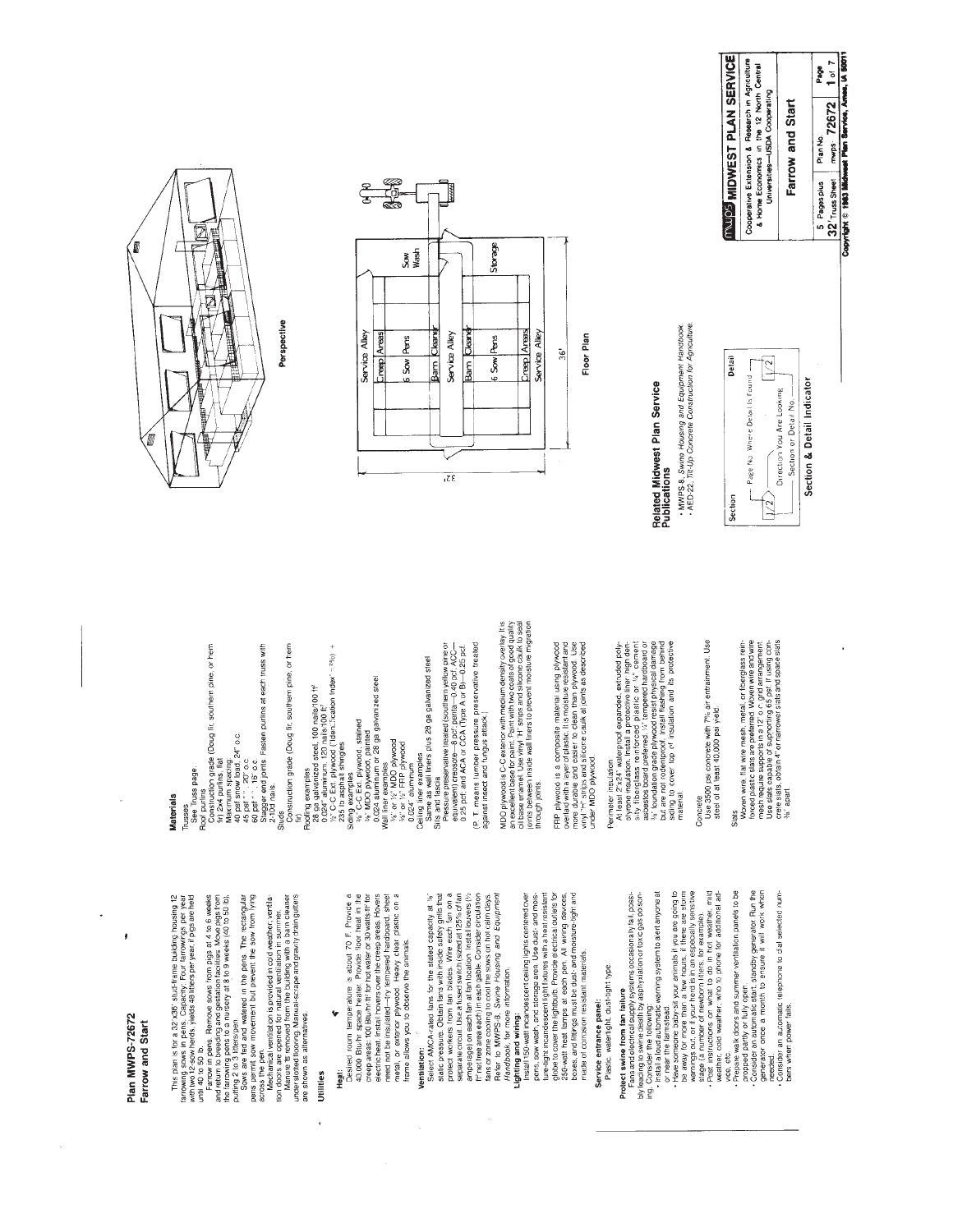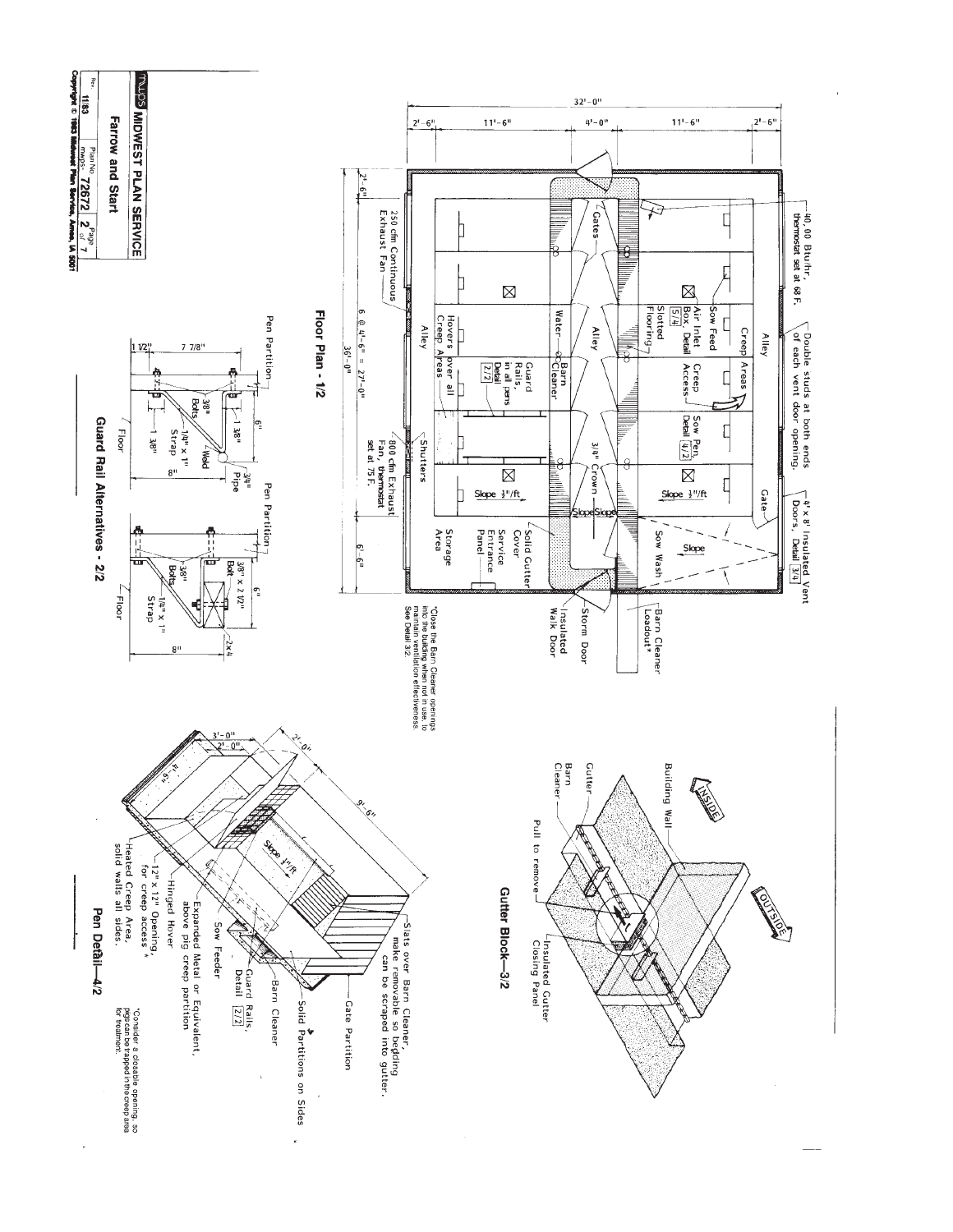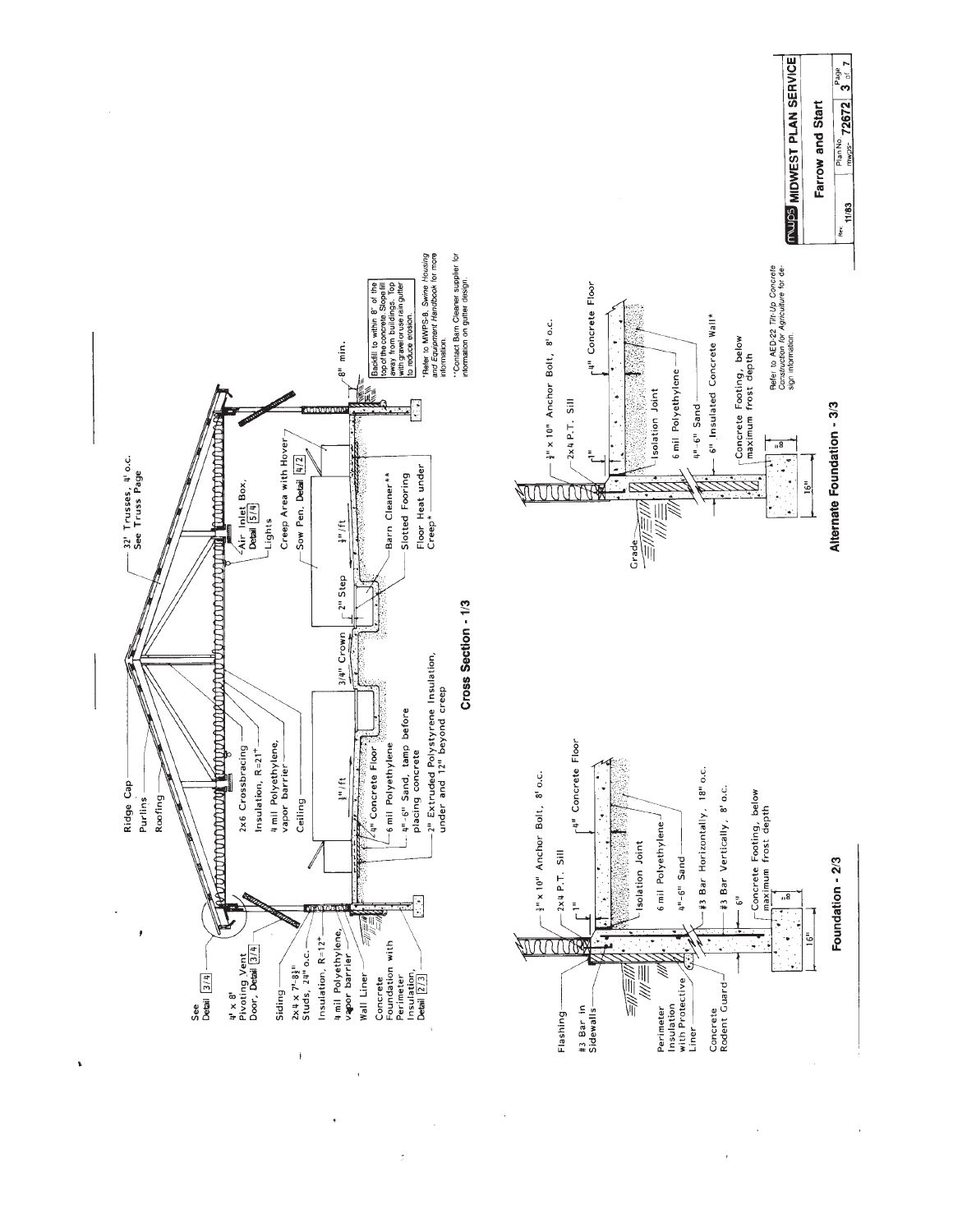